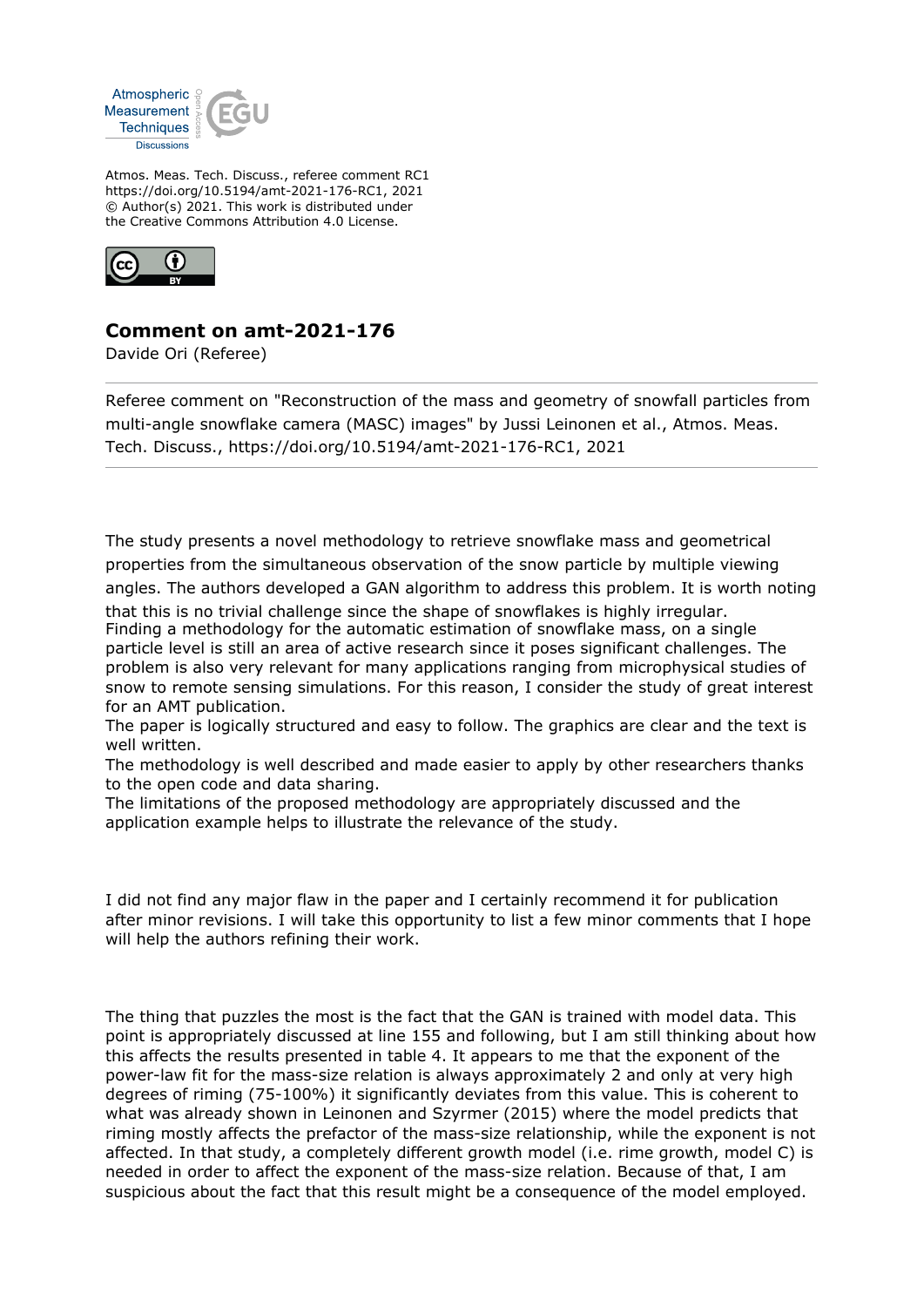On the other hand, it seems that there is some evidence to support the idea that the exponent of the mass-size power law should vary more continuously between the unrimed aggregates b=2 and the 3D scaling b=3 (see e.g. Mason et al 2019 Retrievals of Riming and Snow Density from Vertically Pointing Doppler Radars, figure 1 and equation 8). In my view, when snowflakes grow by riming they increase mostly in mass (fill-in theory and Seifert et al. 2019) and will start increasing in size more and more while their rime mass fraction increases. In my view, the smallest particles should reach this limit first, hence their size would start increasing earlier than one of larger aggregates, thus the exponent b of the m-D power low starts increasing. This conceptual view comes from the idea that the riming degree of single particles is not constant inside a snowflake population.

If I understand correctly (please correct me if I am wrong), snowflakes coming from various particle populations (different times/ weather events) are stratified according to their riming degree in Table 4. If the logic of my previous paragraph is valid, the m-D fits derived in Table 4 are not well representing natural snowflake populations because, in general, one should assume a size-dependent riming degree.

My additional questions related to this point are: How do the results of Table 4 compare with those of Mason et al. 2019? How confident are you in the quality of the used riming model to represent real physics? Is it possible that the results are affected by a biased model? Can you elaborate on which improvements to the snowflake model might be needed in order to make it producing snowflakes whose mass scale with exponents in between 2 and 3?

A few more specific comments:

Line 141: I guess also the orientation of the particle matters for the simulated silhouette. In other parts of the paper, the orientation of the particle is discussed as a source of uncertainty. I wonder if it would be possible to constrain orientation by means of hydrodynamic models and exploit it to constrain also the GANs retrieval

Line 185. I guess that also the surface properties of ice (roughness mainly) are needed in order to simulate the interaction of light with the snowflake and that is also something that the used model does not provide.

Line 191. I guess there is a typo PhotoTOnic

Section 4.1 The used apparatus seems very expensive and has significant limitations nonetheless (max size, fragile material). Maybe the authors can give some indications on which are the technical specifications for a 3D printer suited to replicate the experiment.

Line 202 Is the fall speed impacting the measurement capabilities of MASC? I guess the material used for 3D printing has a different density with respect to ice and thus a different fall speed.